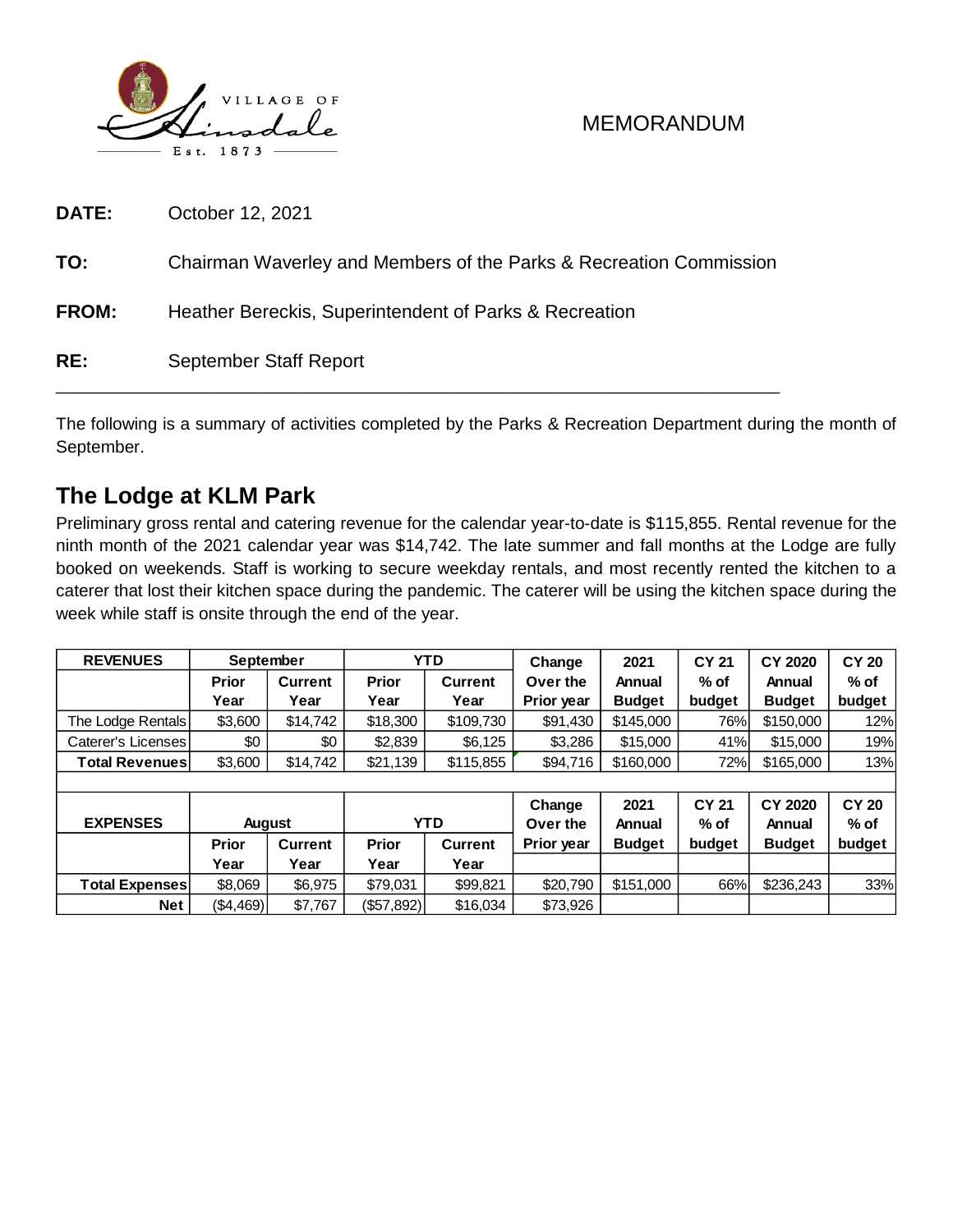

| The Lodge Gross Monthly Revenues |         |         |         |           |    |         |    |                          |         |         |  |
|----------------------------------|---------|---------|---------|-----------|----|---------|----|--------------------------|---------|---------|--|
| Month                            | 2017 CY |         | 2018 CY |           |    | 2019 CY |    | 2020 CY                  | 2021 CY |         |  |
| January                          | \$      | 4,624   | \$      | 18,089    | \$ | 6,855   | \$ | 8,475                    |         | 4,250   |  |
| February                         | \$      | 4,550   | \$      | 2,495     | \$ | 1,725   | \$ | 1,100                    | \$      | 5,880   |  |
| March                            | \$      | 5,944   | \$      | 8,045     | \$ | 9,804   | \$ | 500                      | \$      | 6,720   |  |
| April                            | \$      | 4,300   | \$      | 7,482     | \$ | 2,700   | \$ |                          | \$      | 12,655  |  |
| May                              | \$      | 9,725   | \$      | 13,675    | \$ | 16,744  | \$ | $\overline{\phantom{0}}$ | \$      | 10,675  |  |
| June                             | \$      | 12,495  | \$      | 23,045    | \$ | 17,494  | \$ | -                        | \$      | 21,825  |  |
| July                             | \$      | 15,000  | \$      | 16,874    | \$ | 17,466  | \$ | 2,625                    | \$      | 15,000  |  |
| August                           | \$      | 18,555  | \$      | 15,205    | \$ | 17,395  | \$ | 2,000                    | \$      | 17,983  |  |
| September                        | \$      | 15,410  | \$      | 27,860    | \$ | 13,980  | \$ | 3,600                    | \$      | 14,742  |  |
| October                          | \$      | 15,180  | \$      | 12,770    | \$ | 24,085  | \$ | 8,400                    |         |         |  |
| November                         | \$      | 12,500  | \$      | 13,450    | \$ | 13,365  | \$ | 5,880                    |         |         |  |
| December                         | \$      | 8,125   | \$      | 9,125     | \$ | 11,975  | \$ | 10,615                   |         |         |  |
| total                            | \$      | 126,408 |         | \$168,115 | \$ | 153,588 | \$ | 43,195                   | \$      | 109,730 |  |

The graph below shows the past three years of Lodge revenue and the upcoming year's projections. Future projections are based on what is currently booked. Also included is a graph indicating the number of monthly reservations. Typically, events are booked 6-18 months in advance of the rentals; however, if there are vacancies, staff will accept reservations within 5 days of an event. These tracking devices are update monthly.

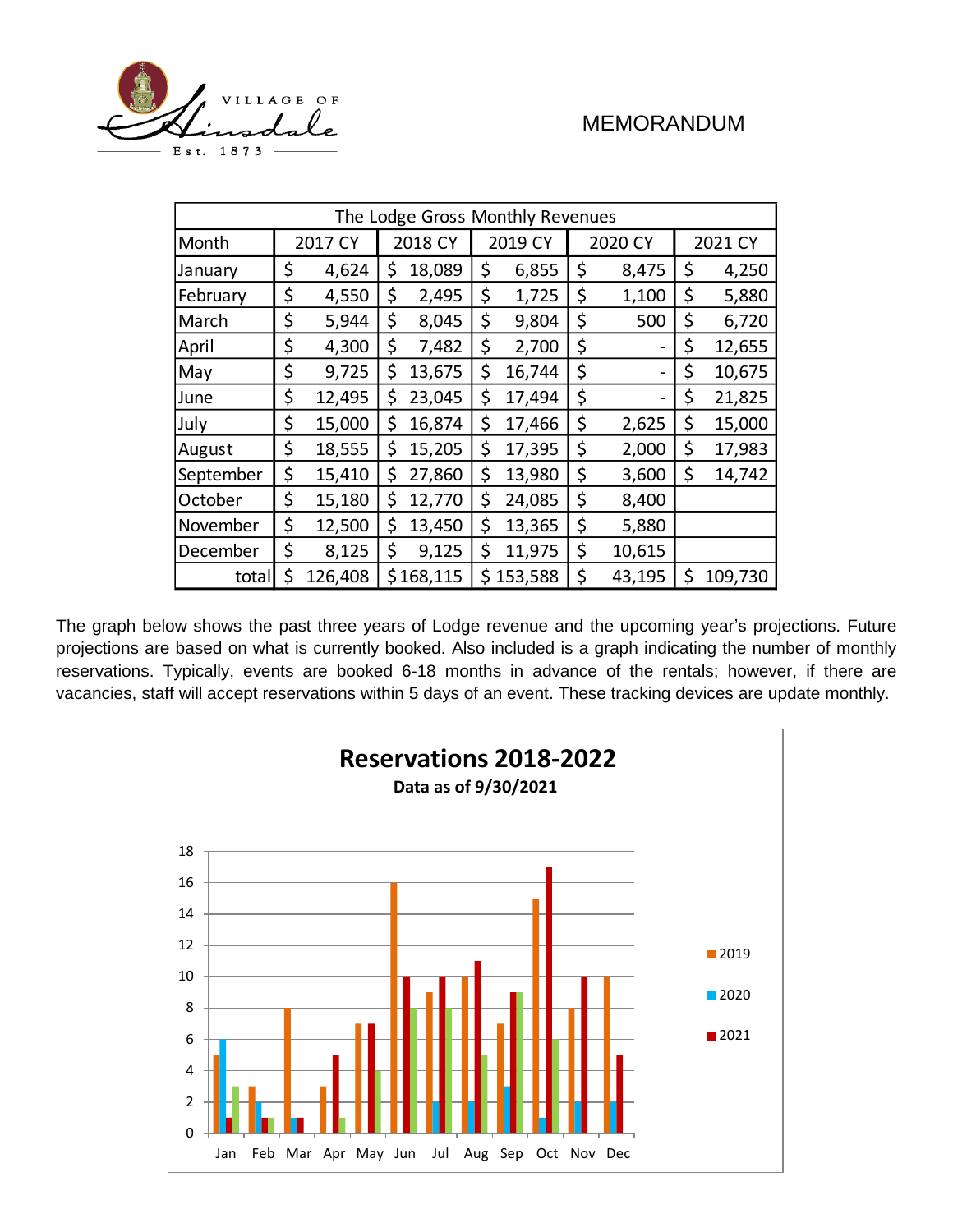



# **Upcoming Brochure & Events**

Staff is working to compile the winter/spring brochure. The fall brochure went live online on July 26, with hard copies delivered in early August. Registration began on August 2. Staff is seeing an increase in event registrations over previous years, including a waitlist for Breakfast with Santa of over 50 people, prompting staff to add a second event called Pizza with Santa the evening before. Due to changes made by Metra, the Holiday Express event will not be offered again this year. Instead, staff has created a Holiday Sleigh Ride through KLM Park with stops to do crafts, drink cocoa and eat cookies, meet reindeer, and have professional photos taken with Santa & Mrs. Claus.

#### **Special Events**

Upcoming events include:

- Fall Park Clean-Up Day…..Thursday October 7, 4pm @ multiple parks
- Hinsdale Fall Family Festival...... Saturday October 16, 11am @ Robbins Park
- Hinsdale Turkey Trail…..November, throughout town
- Decorate the Holiday Trees…..Submissions due by November 30
- Pizza with Santa…… Friday December 3, 5:30pm @ The Lodge at KLM Park
- Breakfast with Santa…..Saturday December 4, 9am @ The Lodge at KLM Park
- Hinsdale's Winter Wonderland…..Sunday, December 5, 9am-1pm @ KLM Park
- Santa's Mailbox…. December 1-15, @ Village Hall